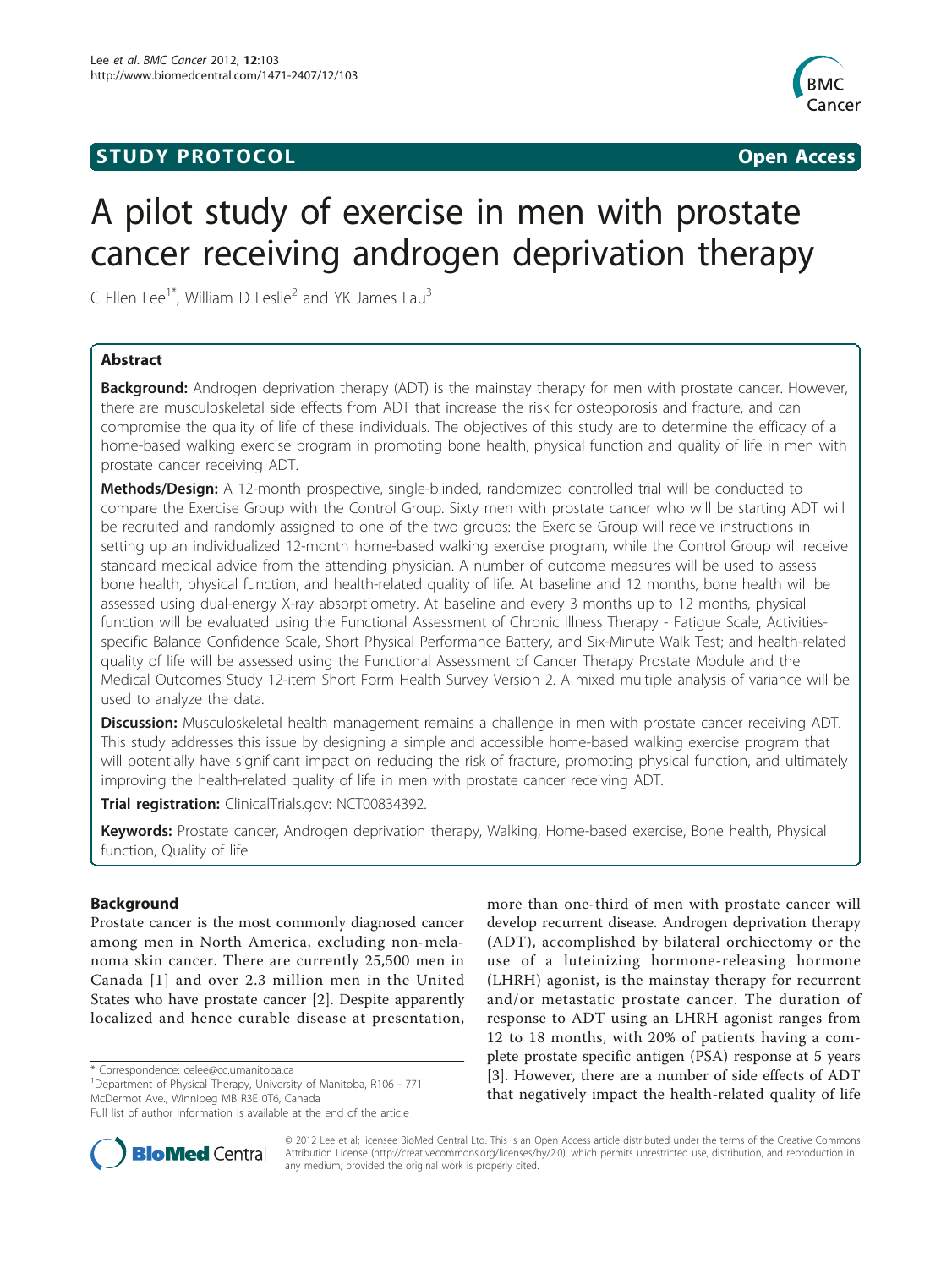in these men. The side effects of such treatment include osteoporosis, [\[4](#page-4-0),[5\]](#page-4-0) increased fracture risk, [[6-8\]](#page-4-0) poorer quality of life with decline in physical function, [[9,10](#page-4-0)] fatigue, decline in muscle mass, increased fat mass, weight gain, [[11,12\]](#page-4-0) reduced psychosocial and cognitive functions [[13](#page-4-0),[14](#page-4-0)]. Osteoporosis and physical function decline are of particular concern as these are factors that are closely related to risks of falls and fractures in older men [\[15-18](#page-4-0)].

Exercise is an easily accessible lifestyle intervention that may have significant positive impact on the quality of life in men with prostate cancer. A number of studies have already shown that exercise improves the quality of life and even survivorship in women with breast cancer [[19,](#page-4-0)[20\]](#page-5-0). However, there are few studies investigating the effects of exercise on bone health and physical function in men with prostate cancer. Walking has been shown to have beneficial effects on bone metabolism in postmenopausal women [[21](#page-5-0)]. We speculate that walking may have a similar effect on bone metabolism in men with prostate cancer receiving ADT. In addition, a study showed that short-term supervised, rigorous resistance exercise could reduce fatigue and improve muscular fitness, and improve some aspects of quality of life in men with prostate cancer receiving ADT [[22\]](#page-5-0). Therefore, it is imperative to explore other forms of exercise that can achieve similar results as resistance exercise, but are more accessible and can be readily incorporated into the long-term lifestyle of men with prostate cancer. The purpose of this study is to determine the efficacy of a home-based walking exercise program in promoting bone health, physical function and quality of life in men with prostate cancer receiving ADT.

#### Methods/Design

A 12-month prospective, single-blinded, randomized controlled pilot study will be conducted to compare an Exercise Group with a Control Group. The study will be conducted in the Department of Physical Therapy in the Faculty of Medicine at the University of Manitoba. Patient recruitment will be conducted through Cancer Care Manitoba, with baseline and follow-up sessions at the Department of Physical Therapy at University of Manitoba. The University of Manitoba Research Ethics Board has approved the study protocol (Ethics Reference # H2008:035), which is also in compliance with the Helsinki Declaration.

#### **Participants**

#### Inclusion criteria

Patients will be included in the study if they are men aged 50 years or older, diagnosed with adenocarcinoma prostate cancer, and who will initiate and receive continuous ADT (LHRH agonist alone or in combination with another anti-androgen) for at least 12 months after recruitment. Patients will be required to provide written informed consent to participate in the study.

#### Exclusion criteria

Patients will be excluded from the study if they have severe cardiac disease (New York Heart Association class III or greater), angina, pre-existing osteoporosis with T-score at or below -2.5, stable bone lesion, uncontrolled hypertension (blood pressure > 160/95 mm Hg), moderate to severe aortic stenosis, acute illness or fever, uncontrolled atrial or ventricular dysrhythmias, uncontrolled sinus tachycardia (> 120 beats per minute), third-degree atrio-ventricular heart block, active pericarditis or myocarditis, recent pulmonary embolism, deep vein thrombosis, uncontrolled diabetes, uncontrolled pain, cognitive impairment, history of falls due to balance impairment or loss of consciousness, severe neuromusculoskeletal conditions that limit their ability to perform walking exercise (including ataxia, peripheral or sensory neuropathy, unstable bone lesion, severe arthritis, pathological lower limb fractures within 6 months, lower limb amputation).

#### Recruitment

A total of 60 patients will be consecutively recruited during the initial 3-months of the study from office visits at Cancer Care Manitoba. The attending physician will screen the patients for inclusion criteria (men aged 50 or older), diagnosed with prostate adenocarcinoma, will initiate and receive continuous ADT (LHRH alone or in combination with another antiandrogen for at least 12 months). If the patients meet the preliminary inclusion criteria, the physician will refer them to a clinical research nurse who will confirm that all inclusion and exclusion criteria are met, explain the study protocol, provide information sheet, and obtain written informed consent from any patients who would like to participate in the study. The clinical research nurse will provide a graduate research assistant (GRA1) with the signed consent forms and contact information of the patients who have agreed to participate in the study.

#### Assessment sessions

Each participant will attend a total of five assessment sessions: one baseline, and four follow-up sessions at 3, 6, 9, and 12 months after ADT initiation. The Exercise Group will complete telephone survey between followup sessions.

#### Baseline assessment session

GRA1 will contact the participants to schedule a baseline assessment. GRA1 will collect the socio-demographic and clinical characteristics, followed by primary outcome (HRQOL and physical function) and secondary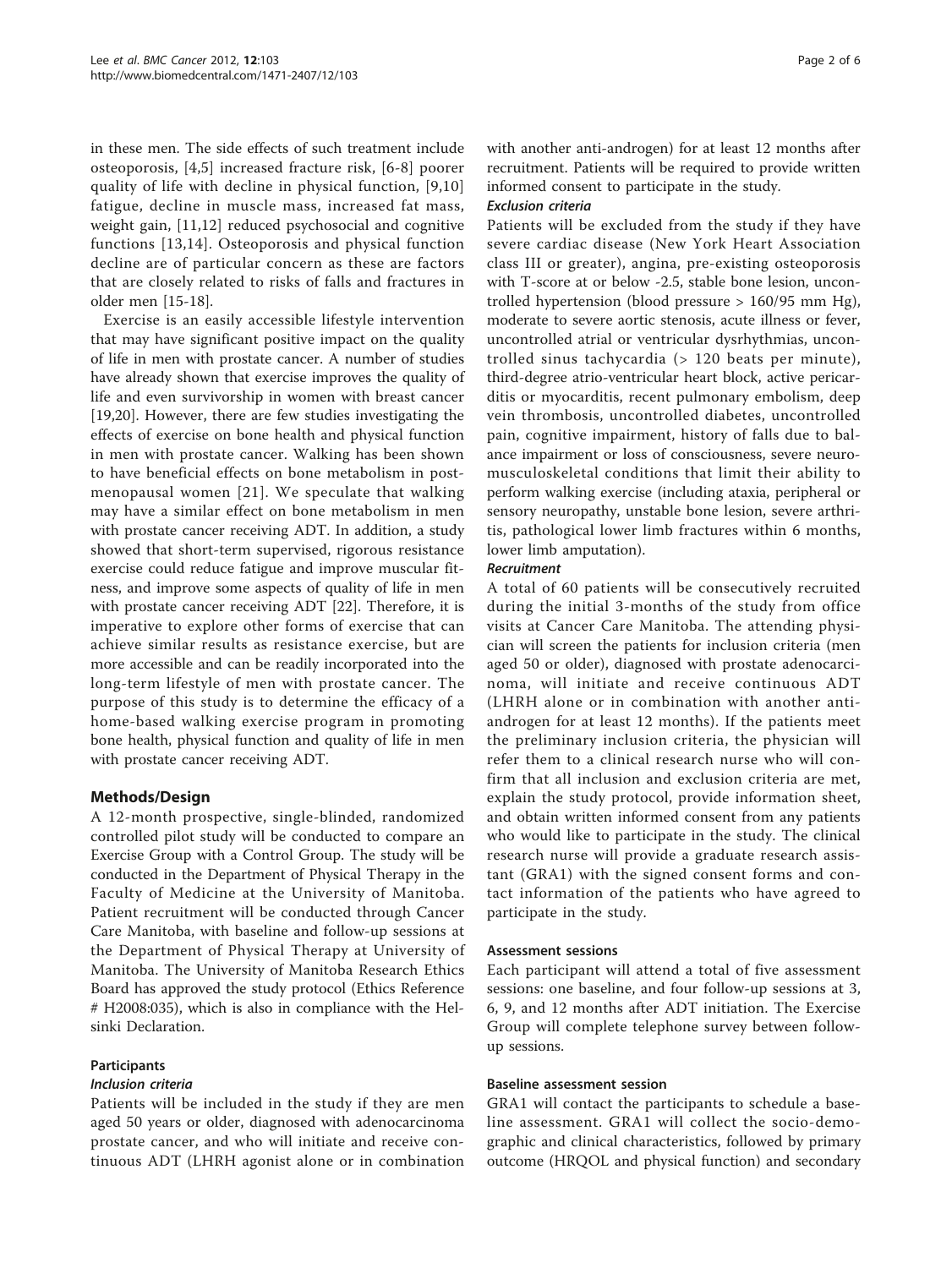outcome variables (physical fitness, psychosocial-cognitive functions, and physical activity).

GRA2 (another graduate research assistant) will provide each participant with a pedometer to monitor his ambulatory activities. The participants will be instructed to wear the pedometer during waking hours, except while bathing or swimming. The pedometer will be worn on a waistband, at or slightly anterior to the midaxillary line. The exact location will be determined by a 50-step trial walk, and the placement that yields the least percentage error in step counts will be used for the individual's daily application. Pedometer daily logs, selfaddressed envelopes, and extra batteries will be provided to all participants. At the end of each day, participants will record the date, total daily time wearing the pedometer, and the number of daily steps taken, and then reset the pedometer to zero. Every four weeks, GRA2, will call the participants to remind them to return their pedometer daily logs by mail in the self-addressed envelopes.

#### Randomization of group assignment

GRA1 will be blinded to the group assignments of the participants. Therefore, after the baseline assessment and pedometer instruction, GRA2 will be responsible for the randomized group assignment. GRA2 will assign the participant the first available number from a randomly generated list consisting of "1" and "2". Number "1" is designated as the Exercise Group that will receive instructions in setting up an individualized 12-month home-based walking exercise program in addition to their daily activities. Number "2" is designated as the Control Group that will be advised to perform daily activities as usual and follow the standard medical advice from their attending physician.

#### Exercise group protocol

GRA2 will assess the baseline health and fitness of the participants of the exercise group by using an exercise screening form that includes the revised Physical Activity Readiness Questionnaire (PAR-Q), [[23](#page-5-0)] and other screen questions for exercise contraindications and precautions. If any exercise contraindication is identified (e. g. shortness of breath, severe headache, sudden onset of numbness or weakness), the participant will be excluded from the study and referred to their family physician for investigation. If any exercise precautions is identified (e. g. fever, severe cachexia, extreme fatigue, sickness or bone pain), high-intensity or high-impact exercise will be initially avoided. If severe nausea or calf pain is present, the participants will be advised to consult their family physician for further investigation and clearance prior to beginning the exercise program.

The Exercise Group will follow a walking exercise program that comprises a progressive structured exercise protocol and progressive target daily step counts. The structured exercise protocol will initially begin with a 10-minute walking session, 3 sessions per week. The Exercise Group participants will be instructed to perform a 5-minute warm-up period by walking slowly prior to the 10-minute walking session. There will also be a 5-minute cool-down period by walking slowly, followed by a stretching routine after the 10-minute walking session. The stretching instruction sheet will be provided to the participants. GRA2 will also educate and demonstrate to the participants how the stretches are to be done. During the warm-up/cool-down periods, the participants will maintain an exertion level between 7.5 and 8 on the Borg Scale of Ratings of Perceived Exertion (RPE) [[24\]](#page-5-0) (i.e., extremely light level of exertion). During the 10-minute walking session, the participants will gradually increase the walking speeds until they attain and maintain an RPE level between 9 and 13 (i.e., very light to light exertion) according to their baseline physical activity level (sedentary, moderately active, or active) as reported on their selfreported physical activity questionnaire. Sedentary individuals will walk at RPE level 9 (very light exertion), moderately active individuals will walk at RPE level 11 (light exertion), and active individuals will exercise at RPE level 13 (somewhat hard exertion). Each participant's exercise level will be progressed every two week, first in frequency (1-day increment), then duration (5-minute increment), and lastly RPE level. Based on the set progression protocol, the Exercise Group participants will be performing five walking exercise sessions per week, 30 minutes walking per session, and will attain RPE level 15 (heavy exertion) during the walking session by around 18 to 20 weeks. This level of exercise protocol will be maintained for the rest of the study period. The participants are instructed to record the date, start time, exercise duration and maximum RPE attained during each session in an exercise daily log. The participants will also be encouraged to walk at their chosen pace at times outside their structured exercise protocol so as to achieve their assigned target daily step counts. The initial target will be set at 5,000 steps for sedentary individuals, 6000 steps for moderately active individuals, and 7,000 steps for active individuals. The target daily step counts will be progressed every two weeks (1000-steps increment) up to a maximum daily target of 10,000 steps. The participants will be counseled on the warning symptoms of impending cardiovascular events including chest pain or discomfort, shortness of breath, dizziness, severe headache, sudden onset of numbness or weakness, or calf pain suggestive of deep vein thrombosis. They will be strongly advised to discontinue the exercise program and report these symptoms to their attending physician and GRA2 immediately.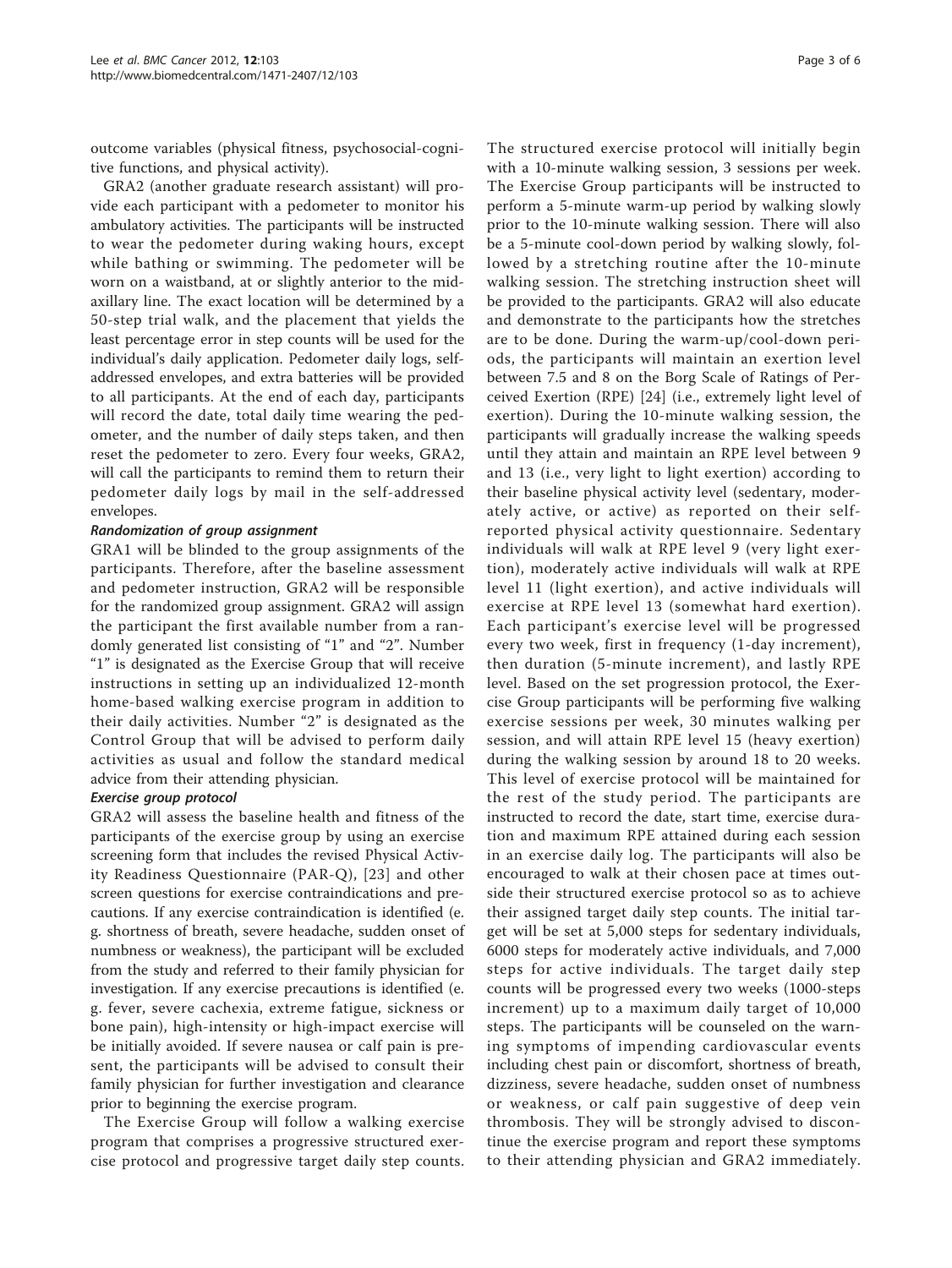An exercise advice and instructions sheet will be provided to the Exercise Group participants.

#### Between follow-up sessions

For the first 20 weeks, GRA2 will call the Exercise Group participants every two weeks to monitor their safety, adherence, and progress using a short, structured phone survey. The results of the phone survey will be used to guide the adjustments/progression of the structured exercise and step counts protocols. After 20 weeks, GRA2 will conduct the phone survey every four weeks. In addition, the participants will return their exercise daily logs every four weeks.

#### Follow-up sessions

GRA1 will schedule follow-up sessions for all participants at 3, 6, 9, and 12 months after ADT initiation. Primary outcome (HRQOL and physical function) and secondary outcome variables (physical fitness, psychosocial-cognitive functions, and physical activity) will be reassessed during the follow-up sessions.

#### Data collection

At baseline session, GRA1 will collect independent variables of socio-demographic, clinical, and behavioral factors using a structured assessment questionnaire. Socio-demographic factors will include (1) age, (2) marital status, (3) ethnicity, (4) living arrangement, (5) education, (6) work status, (7) alcohol consumption history, and (8) smoking history. Clinical factors will include (9) current cancer stage, (10) time since diagnosis, (11) treatment intent (i.e., curative vs. palliative). Other baseline data including testosterone level, Gleason score, and comorbidities will be obtained from the medical records.

At baseline and 12-months after ADT initiation, GRA1 will obtain bone mineral density (for bone health as part of the primary outcomes) of the lumbar spine, hip and whole body and body composition (for *physical* fitness as part of the secondary outcomes) of the whole body from the dual-energy x-ray absorptiometry (DXA), <sup>a</sup> and PSA level from the medical records.

At baseline and all follow-up sessions (3, 6, 9, and 12 months), the rest of the primary (HRQOL and physical function) and secondary outcome variables (physical fitness, psychosocial-cognitive functions, and physical activity) will be assessed. **HRQOL** will be assessed using (1) the Functional Assessment of Cancer Therapy Prostate Module (FACT-P) [\[25](#page-5-0)] as a disease-specific instrument, and (2) the Medical Outcomes Study 36-item Short Form Health Survey Version 2 (SF-36v2) [\[26](#page-5-0)] as generic instrument that is chosen for its depth of coverage, breadth of domains, and widespread use in medical outcomes assessment. Physical function will be assessed using (3) the Functional Assessment of Chronic Illness Therapy (FACIT) - Fatigue scale [[27](#page-5-0)] that evaluates self-

reported fatigue level; (4) the Activities-specific Balance Confidence (ABC) Scale [\[28](#page-5-0)] that evaluates the selfreported confidence in activities of daily living; (5) the Short Physical Performance Battery (SPPB) [\[29](#page-5-0),[30\]](#page-5-0) that objectively assesses lower extremity function including standing balance, gait speed, and ability to rise from a chair; and (6) the 6-Minute Walk Test (6MWT) [[31](#page-5-0)] that evaluates walking endurance. Physical fitness will be assessed using (7) the body mass index based on the participants' height and weight measurement obtained by a standard medical weight scale. Psychosocial-cognitive functions will be assessed using (8) the Multidimensional Health Locus of Control (MHLC) Form C [[32](#page-5-0)] for individuals' beliefs regarding where the control over their health lies; (9) the Center for Epidemiological Studies Depression (CES-D) [\[33\]](#page-5-0) for depression; and (10) the Prospective Retrospective Memory Questionnaire (PRMQ) for short and long-term memory. Physical activity will be assessed using (11) the Rapid Assessment of Physical Activity [[34](#page-5-0)]. Physical activity is also assessed based on the completed pedometer daily logs returned by all participants every four weeks.

#### Exercise group

Exercise adherence of the Exercise Group participants will be monitored by the exercise daily logs returned every four weeks, and phone surveys conducted by GRA2 every two weeks for the first 20 weeks and every four weeks for the rest of the study period. The phone surveys also monitor exercise safety and progress.

#### Statistical analysis

#### Primary outcome variables

A mixed multiple analysis of variance (MANOVA) (Group X Time) will be conducted to determine if there is a significant interaction between the between- group (Group) and within-group (Time) comparisons for:

Bone health (bone mineral density) at baseline and 12 month follow-up session;

HRQOL (FACT-P and SF-36), and physical function (FACT-Fatigue, ABC, SPPB, and 6MWT) at baseline, 3, 6, 9, and 12-month follow-up sessions.

#### Secondary outcome variables

A mixed MANOVA (Group X Time) will be conducted to determine if there is a significant interaction between the between-group (Group) and within-group (Time) comparisons for:

- Physical fitness (body composition) reflected in lean body mass at baseline and 12-month follow-up session;

Physical fitness (body mass index), psychosocial-cognitive functions (MHLC Form C, CES-D, and PRMQ), and physical activity (RAPA, daily step counts based on the pedometer daily logs) at baseline, 3, 6, 9, and 12-month follow-up sessions.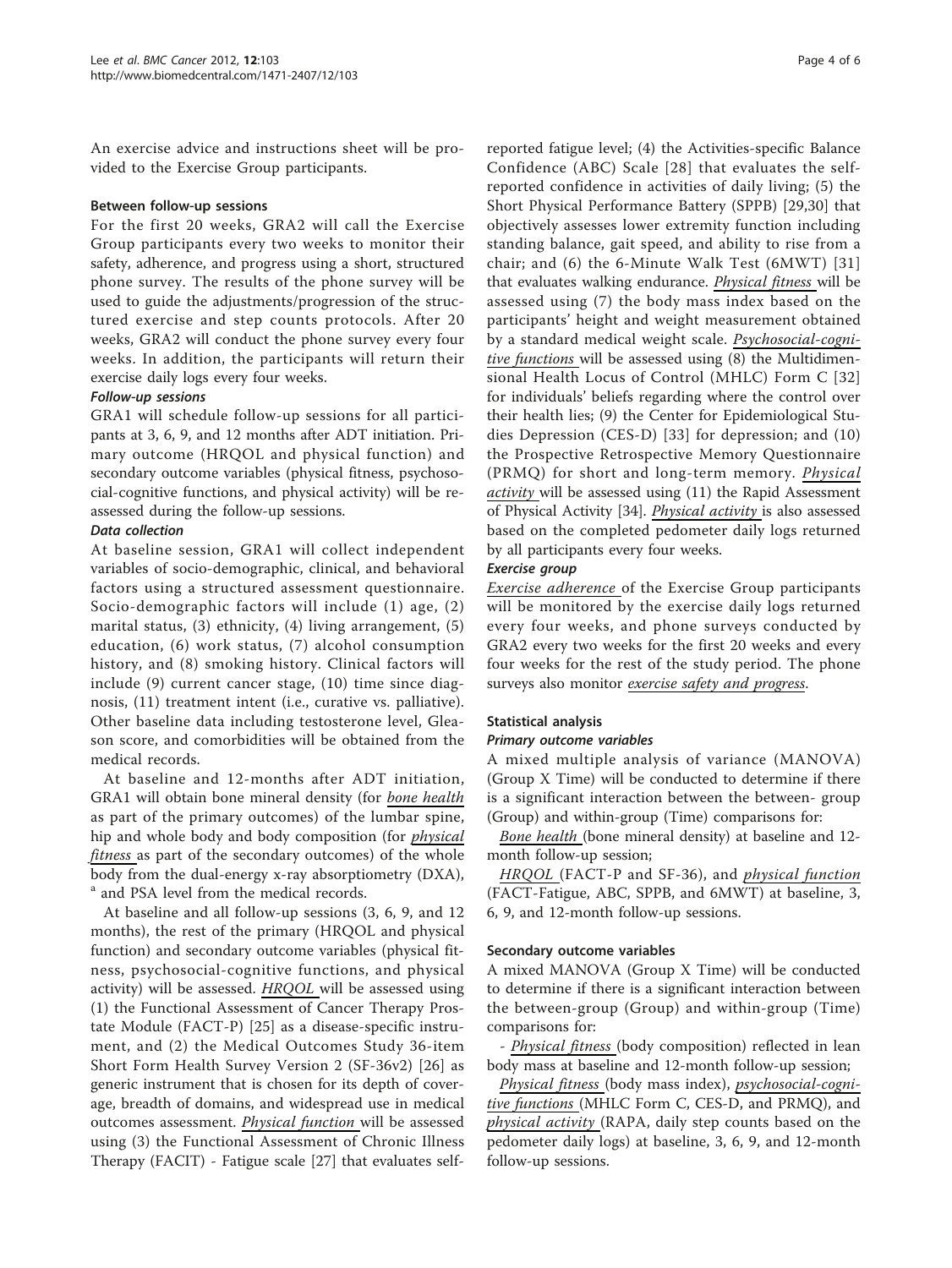<span id="page-4-0"></span>For the Exercise Group, Spearman-rank or Pearson product-moment correlation will be performed to determine if socio-demographic (age, marital status, living arrangement, education, and work status) and clinical factors (current cancer stage, time since diagnosis, treatment intent, testosterone level, Gleason score, comorbidity index, and PSA level) are associated with exercise adherence (average percentage of adherence to the target exercise frequency, duration and intensity based on the exercise daily logs) and exercise safety (occurrence rate of safety issues from the phone survey).

#### **Discussion**

Bone health management remains a challenge in men with prostate cancer receiving ADT. The primary objective of the study is to determine the feasibility and efficacy of a simple and accessible home-based walking exercise program in promoting bone health, healthrelated quality of life, and physical function in men with prostate cancer receiving ADT as compared to a control group. This study is significant because a successful home-based exercise program for men with prostate cancer would be cost-effective, and has a potentially significant impact on a number of comorbidities that are related to ADT. This multidisciplinary study lays the foundation for the development of a prevention and wellness program within a multidisciplinary, comprehensive cancer care program for men with prostate cancer.

#### Endnote

<sup>a</sup>DXA is part of a standard patient care for men with prostate cancer on ADT. The test is performed to monitor bone mineral density of total body, at lumbar spine and femur sites. Total body composition is based on additional analysis of the total body DXA results.

#### Acknowledgements

The authors would like to acknowledge the financial support of the study from the Manitoba Medical Service Foundation and Winnipeg Foundation. The authors would also like to acknowledge Drs. Dean Kriellaars and Leah Weinberg from the Department of Physical Therapy, School of Medical Rehabilitation, University of Manitoba, for their contribution to the outcome measures in the study design, and their review of the initial study protocol.

#### Author details

<sup>1</sup>Department of Physical Therapy, University of Manitoba, R106 - 771 McDermot Ave., Winnipeg MB R3E 0T6, Canada. <sup>2</sup>Department of Medicine, University of Manitoba, St. Boniface Hospital, 409 Tache Ave., Winnipeg MB R2H 2A6, Canada. <sup>3</sup>Eli Lilly Corporation, Lilly Corporate Center, Indianapolis, Indiana 46285, USA.

#### Authors' contributions

CEL conceived the study, participated in the design of the study, coordinated acquisition of data, participated in data analysis and interpretation, drafted and revised critically the manuscript, and also provided final approval for the published version. WDL provided substantial

support in the acquisition, analysis and interpretation of bone mineral density data, and also critically reviewed the manuscript and provided final approval for the published version. YKJL conceived the concept and design of the study, provided substantial support in the recruitment of patients, participated in data analysis and interpretation, drafted and revised critically the manuscript, and also provided final approval for the published version. All authors read and approved the final manuscript.

#### Competing interests

All authors do not have any financial or non-financial competing interests to declare in relation to this manuscript. The organizations that the authors were and are currently employed under do not in any way gain or lose financially from the publication of this manuscript. YKJL was involved in this study prior to employment at Eli Lilly Corporation.

#### Received: 24 February 2012 Accepted: 21 March 2012 Published: 21 March 2012

#### References

- 1. Canadian Cancer Society: Prostate Cancer Statistics., 2010 2010.
- 2. Stat Fact Sheets: Prostate Cancer. [\[http://seer.cancer.gov/statfacts/html/](http://seer.cancer.gov/statfacts/html/prost.html) [prost.html](http://seer.cancer.gov/statfacts/html/prost.html)].
- 3. Abraham J, Allegra C, Gulley J: Bethesda Handbook of Clinical Oncology. Baltimore, MD: Lippincott Williams & Wilkins;, 2 2005.
- 4. Saad F, Perrotte P, Benard F, McCormack M, Karakiewicz PI: [Bone health in](http://www.ncbi.nlm.nih.gov/pubmed/16018826?dopt=Abstract) [men with prostate cancer: diagnostic and therapeutic considerations.](http://www.ncbi.nlm.nih.gov/pubmed/16018826?dopt=Abstract) Can J Urol 2005, 12(Suppl 2):9-15.
- 5. Yaturu S, DjeDjos S, Alferos G, Deprisco C: [Bone mineral density changes](http://www.ncbi.nlm.nih.gov/pubmed/16276350?dopt=Abstract) [on androgen deprivation therapy for prostate cancer and response to](http://www.ncbi.nlm.nih.gov/pubmed/16276350?dopt=Abstract) [antiresorptive therapy.](http://www.ncbi.nlm.nih.gov/pubmed/16276350?dopt=Abstract) Prostate Cancer Prostatic Dis 2006, 9(1):35-38.
- Melton LJ, Lieber MM, Atkinson EJ, Achenbach SJ, Zincke H, Therneau TM, Khosla S: [Fracture risk in men with prostate cancer: a population-based](http://www.ncbi.nlm.nih.gov/pubmed/21520274?dopt=Abstract) [study.](http://www.ncbi.nlm.nih.gov/pubmed/21520274?dopt=Abstract) J Bone Miner Res 2011, 26(8):1808-1815.
- 7. Shahinian VB, Kuo YF, Freeman JL, Goodwin JS: [Risk of fracture after](http://www.ncbi.nlm.nih.gov/pubmed/15647578?dopt=Abstract) [androgen deprivation for prostate cancer.](http://www.ncbi.nlm.nih.gov/pubmed/15647578?dopt=Abstract) N Engl J Med 2005, 352(2):154-164.
- 8. Lau YK, Lee CE, Prior HJ, Lix LM, Metge CJ, Leslie WD: [Fracture risk in](http://www.ncbi.nlm.nih.gov/pubmed/20003666?dopt=Abstract) [androgen deprivation therapy: a Canadian population based analysis.](http://www.ncbi.nlm.nih.gov/pubmed/20003666?dopt=Abstract) Can J Urol 2009, 16(6):4908-4914.
- 9. Clay CA, Perera S, Wagner JM, Miller ME, Nelson JB, Greenspan SL: Physical function in men with prostate cancer on androgen deprivation therapy. PhysTher 2007, 87(10):1325-1333.
- 10. Dacal K, Sereika SM, Greenspan SL: Quality of life in prostate cancer patients taking androgen deprivation therapy. J Am GeriatrSoc 2006, 54(1):85-90.
- 11. Chen AC, Petrylak DP: Complications of androgen-deprivation therapy in men with prostate cancer. CurrUrol Rep 2005, 6(3):210-216.
- 12. Holzbeierlein JM, McLaughlin MD, Thrasher JB: Complications of androgen deprivation therapy for prostate cancer. CurrOpinUrol 2004, 14(3):177-183.
- 13. Almeida OP, Waterreus A, Spry N, Flicker L, Martins RN: [One year follow-up](http://www.ncbi.nlm.nih.gov/pubmed/15219659?dopt=Abstract) [study of the association between chemical castration, sex hormones,](http://www.ncbi.nlm.nih.gov/pubmed/15219659?dopt=Abstract) [beta-amyloid, memory and depression in men.](http://www.ncbi.nlm.nih.gov/pubmed/15219659?dopt=Abstract) Psychoneuroendocrinology 2004, 29(8):1071-1081.
- 14. Shahinian VB, Kuo YF, Freeman JL, Goodwin JS: [Risk of the](http://www.ncbi.nlm.nih.gov/pubmed/16505268?dopt=Abstract) "androgen deprivation syndrome" [in men receiving androgen deprivation for](http://www.ncbi.nlm.nih.gov/pubmed/16505268?dopt=Abstract) [prostate cancer.](http://www.ncbi.nlm.nih.gov/pubmed/16505268?dopt=Abstract) Arch Intern Med 2006, 166(4):465-471.
- Cawthon PM, Fullman RL, Marshall L, Mackey DC, Fink HA, Cauley JA, Cummings SR, Orwoll ES, Ensrud KE: [Physical performance and risk of hip](http://www.ncbi.nlm.nih.gov/pubmed/18302496?dopt=Abstract) [fractures in older men.](http://www.ncbi.nlm.nih.gov/pubmed/18302496?dopt=Abstract) J Bone Miner Res 2008, 23(7):1037-1044.
- 16. Malcolm JB, Derweesh IH, Kincade MC, DiBlasio CJ, Lamar KD, Wake RW, Patterson AL: Osteoporosis [and fractures after androgen deprivation](http://www.ncbi.nlm.nih.gov/pubmed/17594745?dopt=Abstract) [initiation for prostate cancer.](http://www.ncbi.nlm.nih.gov/pubmed/17594745?dopt=Abstract) Can J Urol 2007, 14(3):3551-3559.
- 17. Nevitt MC, Cummings SR, Kidd S, Black D: [Risk factors for recurrent](http://www.ncbi.nlm.nih.gov/pubmed/2709546?dopt=Abstract) [nonsyncopal falls. A prospective study.](http://www.ncbi.nlm.nih.gov/pubmed/2709546?dopt=Abstract) JAMA 1989, 261(18):2663-2668.
- 18. Stel VS, Smit JH, Pluijm SM, Lips P: Balance and mobility performance as treatable risk factors for recurrent falling in older persons. J ClinEpidemiol 2003, 56(7):659-668.
- 19. McNeely ML, Campbell KL, Rowe BH, Klassen TP, Mackey JR, Courneya KS: [Effects of exercise on breast cancer patients and survivors: a systematic](http://www.ncbi.nlm.nih.gov/pubmed/16818906?dopt=Abstract) [review and meta-analysis.](http://www.ncbi.nlm.nih.gov/pubmed/16818906?dopt=Abstract) CMAJ 2006, 175(1):34-41.